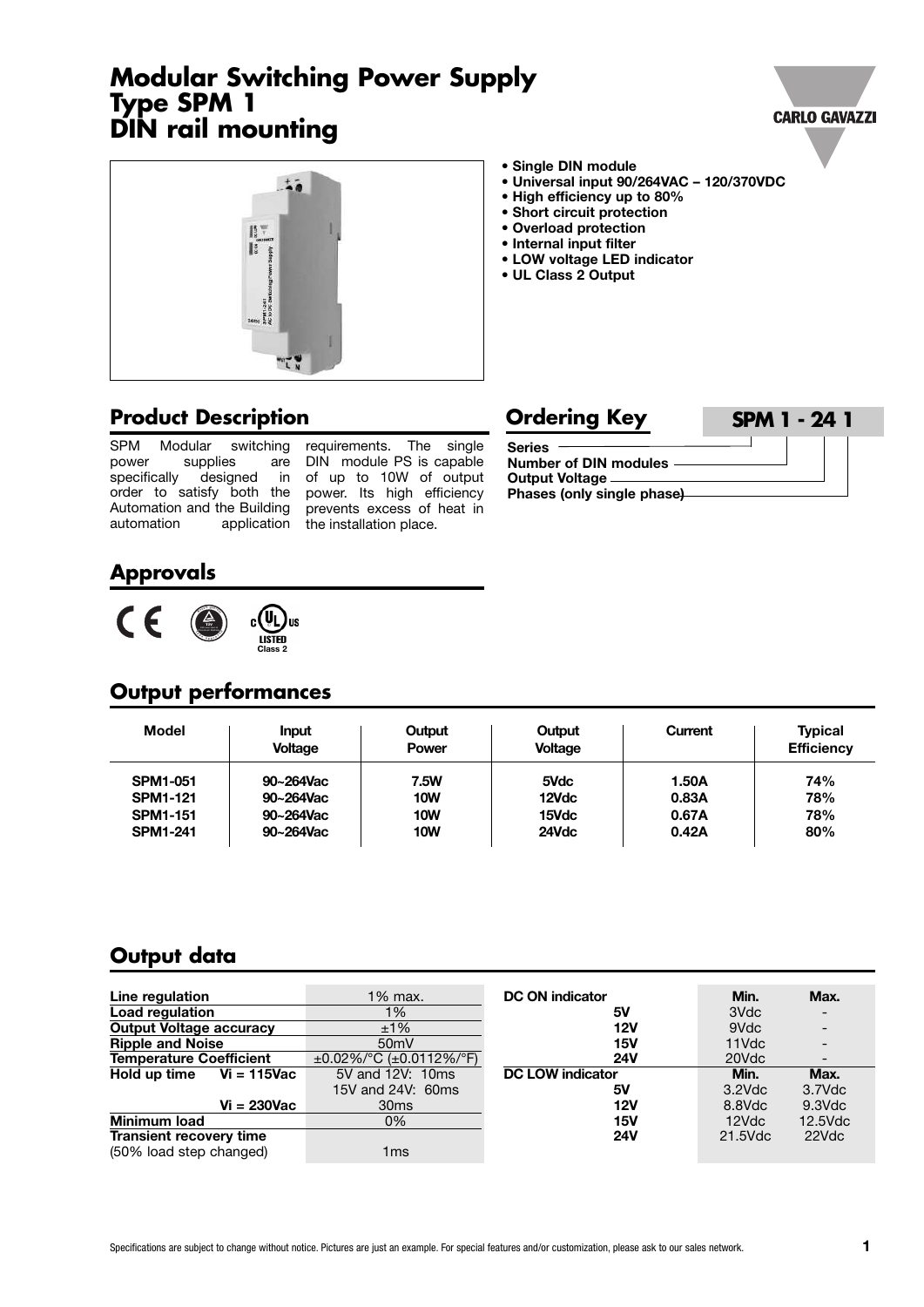

### **Input data**

# **Controls and Protections**

| Rated input voltage   | 100/240VAC        |
|-----------------------|-------------------|
| Voltage range         |                   |
| AC in                 | 90 - 264 Vac      |
| DC in                 | 120 - 370 Vdc     |
| Line frequency        | 47 - 63Hz         |
| <b>Inrush current</b> |                   |
| $Vi = 115$ Vac        | Typ: 10A Max: 15A |
| $Vi = 230$ Vac        | Typ: 20A Max: 30A |

| <b>Input Fuse</b>                | T1A/250Vac internal* |
|----------------------------------|----------------------|
| <b>Output Short Circuit</b>      | Fold forward         |
| <b>Rated Overload Protection</b> | 110-160%             |
|                                  |                      |
|                                  |                      |
|                                  |                      |

\* Not replaceable by user

# **General data (@ nominal line, full load, 25°C )**

| <b>Insulation voltage</b>                       | 3.000Vac                                                                    | Cooling                  | Free air convection  |
|-------------------------------------------------|-----------------------------------------------------------------------------|--------------------------|----------------------|
| <b>Insulation resistance</b>                    | 100 $M\Omega$                                                               | <b>Case material</b>     | Plastic (PC-UL94-V0) |
| <b>Ambient temperature</b>                      | $-25^{\circ}$ C to $+71^{\circ}$ C (-13 $^{\circ}$ F to 159.8 $^{\circ}$ F) | Weight                   | 60a                  |
| Derating ( $>61^{\circ}$ C to +71 $^{\circ}$ C) | $2.5\%$ /°C (1.4%°F)                                                        | <b>Protection degree</b> | <b>IP20</b>          |
| <b>Ambient humidity</b>                         | 90%RH                                                                       |                          |                      |
| Storage temperature                             | -25°C to +85°C (-13°F to 185°F)                                             |                          |                      |
| Dimensions $L \times W \times D$ mm             | $91 \times 18 \times 55.5$                                                  |                          |                      |
| $L \times W \times D$ inches                    | $3.582 \times 0.709 \times 2.185$                                           |                          |                      |

## **Approvals**

| UL / cUL   | file: E258355<br>file: E258395<br>file: E258396 | UL508 listed,<br>UL1310 Class 2 power supply,<br>UL60950-1 Recognized | CЕ | EN61000-6-3,<br>EN55022 class B,<br>EN61000-3-2.                                                                                             |
|------------|-------------------------------------------------|-----------------------------------------------------------------------|----|----------------------------------------------------------------------------------------------------------------------------------------------|
| <b>TUV</b> |                                                 | EN60950-1                                                             |    | EN61000-3-3.<br>EN61000-6-2, EN55024,<br>EN61000-4-2, EN61000-4-3.<br>EN61000-4-4, EN61000-4-5,<br>EN61000-4-6, EN61000-4-8,<br>EN61000-4-11 |

# **Block diagrams**